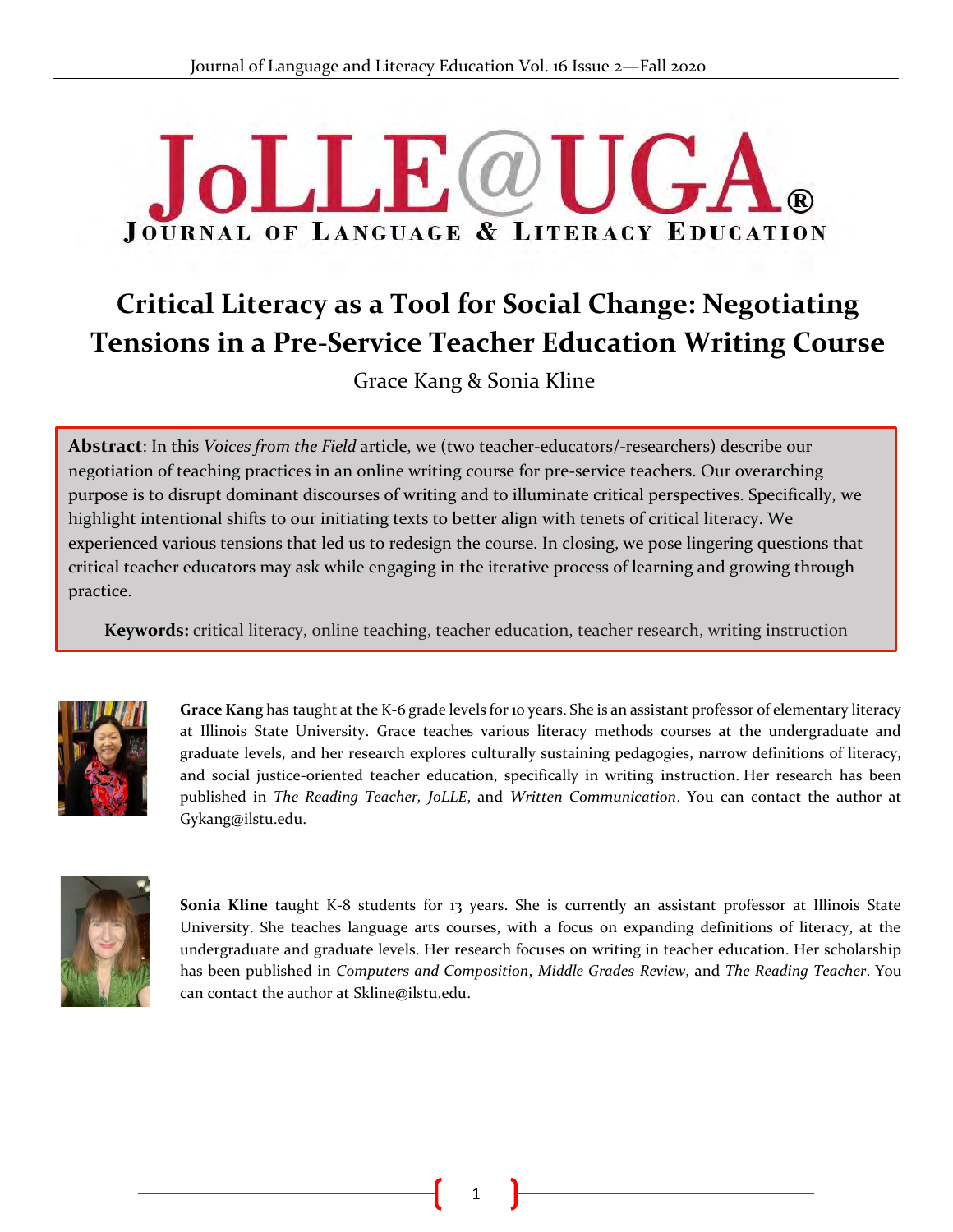#### **Introduction<sup>1</sup>**

n our dual roles as teacher educators and researchers, we recognize the importance of disrupting narrow approaches to writing In our dual roles as teacher educators and researchers, we recognize the importance of disrupting narrow approaches to writing instruction and illuminating critical perspectives (Bomer, Land, Rubin, & Van Dike, 2019). We also recognize the complexity of this task. With this understanding, in our writing course for pre-service teachers (PSTs) we work to engage in the ongoing, contextual, and dynamic process of intentionally shifting toward a more critical perspective. In this *Voices from the Field* article, we explore our negotiation of a writing course for PSTs, focusing on our intentional teaching practices and moves. In particular, we center our investigation on the

initiating texts used. These *initiating texts* (Prior, 1998, 2004) included assignment and assessment guidelines, readings, and digital tools, as well as discussions, feedback, and other learning activities surrounding various composition assignments. As Prior highlights,

through these initiating texts teachers become coauthors in their students' work. Consequently, the nature of these texts and the perspectives of literacy and learning embedded within them play an important role in shaping the subsequent texts created by students. We recognize that initiating texts do not fully control the students' work that follows from them; rather, students interpret and negotiate these texts as they seek to meet the requirement of an assignment. We also recognize that other factors (e.g., personal and cultural histories, and social and political contexts) influence students' work. However, we find value in focusing on our *initiating texts* because we are in a position to

<sup>1</sup> We acknowledge that there is a gender spectrum and that myriad pronouns exist that we can use when referring to individuals in our writing. Throughout this

**"We find value in focusing on our initiating texts because we are in a position to change and improve them to align with the tenets of critical literacy."**

change and improve them in order to align with the tenets of critical literacy.

#### **Background**

We frame our narrative in scholarship concerned with critical literacies and approaches to the teaching of writing.

#### **What are Critical Literacies?**

Critical literacies consider the ways that literacies are historically, culturally, and politically situated, which in turn interact with readers and writers' social worlds, impacting how they negotiate various identities, positions, and privileges (Luke & Freebody,

> 1997; Street, 2000). We draw on the understanding that teaching is a political act and that education will never be a neutral enterprise (Freire, 1993). Both teaching and learning are coconstructed from the daily experiences, cultural backgrounds, and funds of knowledge of the teacher and

students (Moll et al., 1992). Freire (1993) further argued that "language represents one of the most important aspects in the process of democratization of societies" (p. 135). He argued that teaching literacy is a social and political commitment to challenge oppressive structures of dominant society for a more equitable, humanizing, and democratic world. Furthermore, the dominant narrative and mainstream cultures have values and rules that are often unspoken and that espouse privilege that emerges from aspects of identity, agency, and possible futures. Given these features of critical literacies, literacy teacher educators must combat traditional practices of public schooling and conceptualize literacy as both *reading the word and* 

article we use pronouns to refer to individuals that correspond with the pronouns that they use to refer to themselves.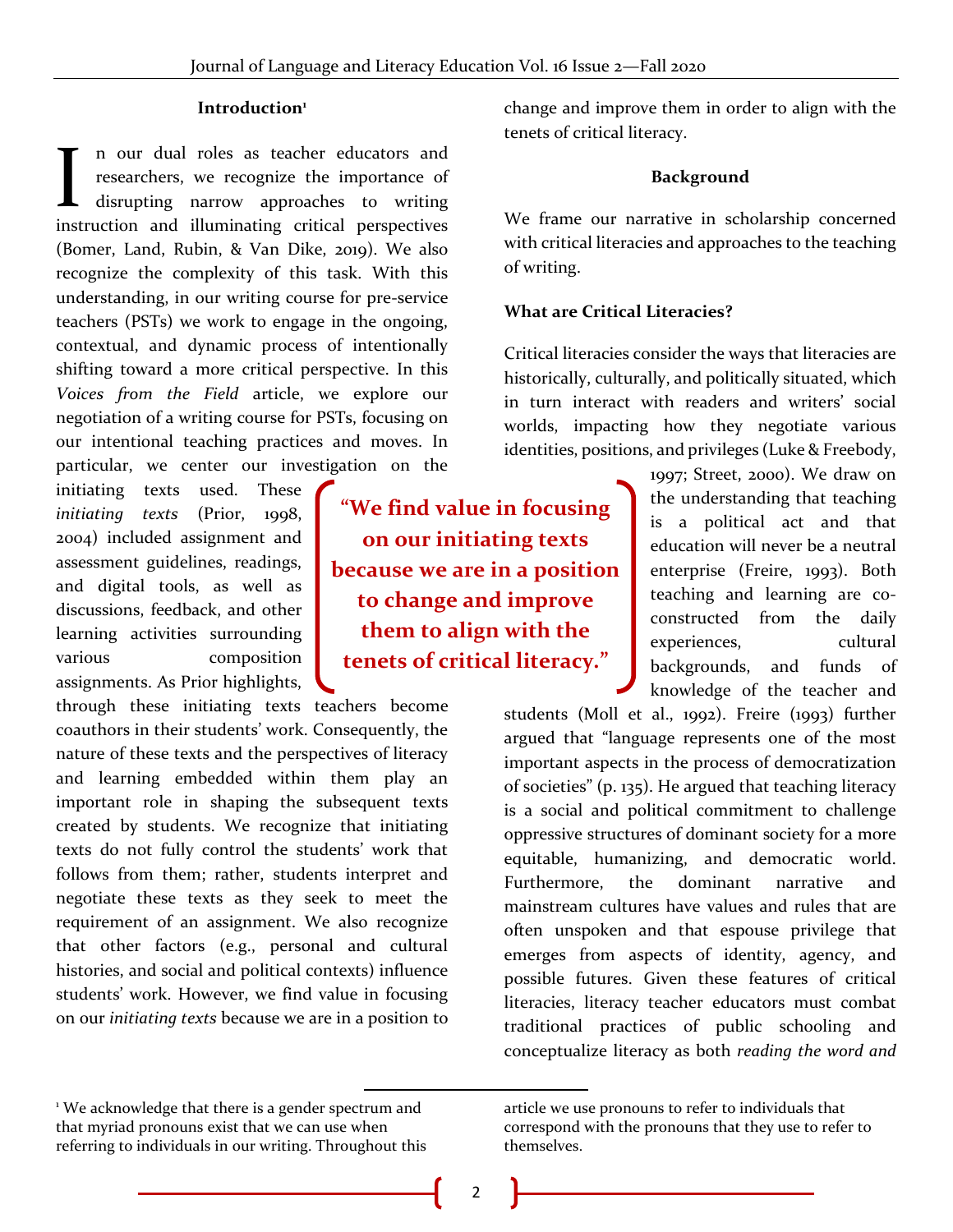*reading the world* in which literacy is not only an area of study, but also a reflection of interpretations, values, and beliefs (Freire & Macedo, 1987).

#### **What are approaches for writing instruction?**

Contemporary writing scholars (Kang, 2016; McCarthey & Ro, 2011) have outlined various approaches for writing instruction, including: (a) teacher-directed and more product-based with an emphasis on formats and structures, (b) processoriented approaches releasing power from the teacher to the students regarding topic choice and writerly moves with a focus on the writing process. Proponents of writing workshop embed characteristics of process-oriented writing (Atwell,

1987; Calkins, 1986; Graves, 1983, 1994) in which writers are writing for real audiences about personally meaningful topics. Although there are various interpretations and instantiations of writing workshop, the main components include: (a) extended period of time to write on self-generated topics, (b) instruction through mini-lessons based on the needs

of the classroom, (c) teacher and students collaborating on various phases of the writing process (e.g, pre-writing, drafting, revising, editing), and (d) opportunities for teacher and students to share and confer about writing throughout the various writing stages (Boscolo, 2008; Pollington et al., 2001). National Writing Project (NWP) also shares the process-oriented writing workshop value in which teachers of writing must take on the various writerly roles and experience the joys and struggles of participating in the writing process (Brooks, 2007).

With that said, some may argue that process-oriented approaches come from positions of power and privilege that value some texts, genres, and styles over those of students from diverse cultural and

**"Process-oriented approaches come from positions of power and privilege that value some texts, genres, and styles over those of students from diverse cultural and linguistic backgrounds."**

linguistic backgrounds. In other words, the assumption of the process-oriented approach emphasized in writing workshops is that logical sequencing and steps within the process lead to understanding. However, embedded in enactments of writing pedagogy are ideologies about language, teaching, and learning (Delpit, 1995; Genishi & Dyson, 2009). Bomer (2017) challenges writing teachers to disrupt traditional writing workshops and move from culturally tolerant to culturally sustaining pedagogies in explicit ways regarding whole class texts, topic choice, language, forms of assessment, and genres. Critical writing workshops (Flint & Laman, 2012; Heffernan, 2004; Winn & Johnson, 2011) offer writing classrooms space for dialogue where students' linguistic repertoires, cultural backgrounds,

> and histories can be used as starting points. They create classroom communities that have dynamic cultures based on social interactions, negotiations, and imaginations. In the next section, we describe the context of our courses, our PSTs, and teacher initiating texts.

#### **Context**

#### **Authors' Positionality**

We understand the importance of our positionalities as teacher educators and researchers sharing our students' writing and reflecting on our own teaching practices. We are two middle class, female researchers and teacher educators. One is Asian-American and one is White. We are both past participants of the NWP summer institute, as well as former elementary classroom teachers who have taught in diverse environments. We have taught and collaborated on this PST education writing course for six semesters and continue to revise and rethink our course.

3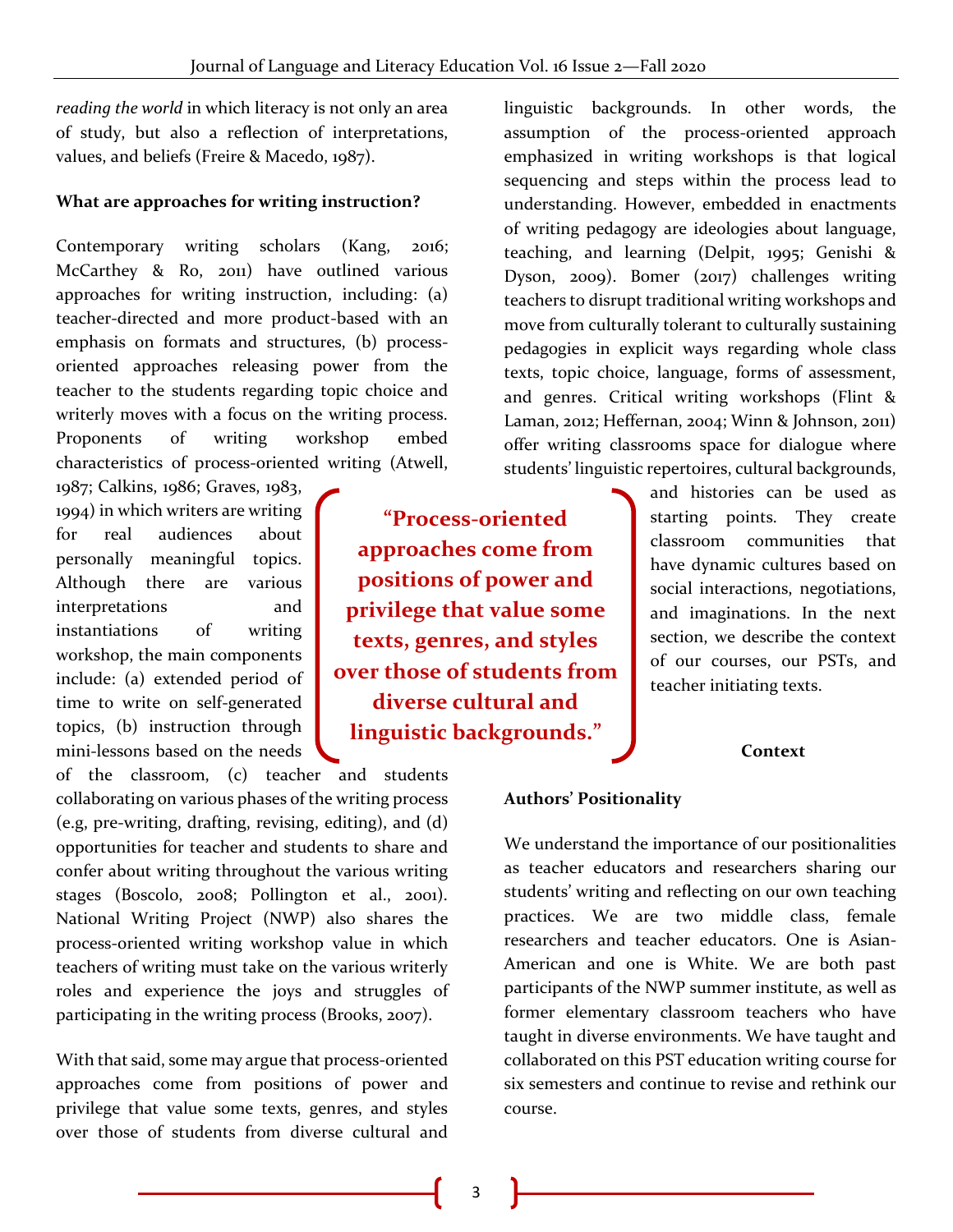We align with critical teacher educators (Haddix, 2015; Riley & Crawford-Garrett, 2015; Vasquez, 2013) who employ critical literacy frameworks within their methods courses. As critical teacher educators, we consider it our role to steer PSTs to recognize neoliberal policies, inequities within the larger system, and opportunities to *teach against the grain* (Darder, 2002). Similar to other teacher educators and researchers, we seek to use systematic inquiry into our own teaching and our students' learning, to challenge traditional approaches to schooling (Cochran-Smith, 2004). In particular, for this article, we were interested in our instructional moves and teacher initiating texts for a digital composition PSTs created as part of their Teacher as Writer portfolios.

#### **Course Context**

Both authors, Grace and Sonia, teach separate sections of this course focused on PSTs as writers themselves, as well as on the teaching of writing. This course has traditionally been 100% online to allow PSTs flexibility in their schedules, because most of them are in clinical classrooms for two full days. This course was previously designed to align with the principles of the NWP, in particular, the notion that teachers of writing should write (Wood & Lieberman, 2000). However, as we taught this course, we began experiencing an increasing tension between honoring our PSTs' voice and choice in their writing and simultaneously addressing sociopolitical purposes for writing and critical perspectives and topics.

The majority of our students are White, English monolingual females, which is representative of the student population in our elementary education program at a public university in the Midwest. The PSTs are elementary education majors and most of them are pursuing a reading endorsement that certifies them as public school reading teachers.

We will describe a shared experience in Grace's class throughout the article. This shared experience was an opportunity for PSTs to familiarize themselves with

an urban neighborhood in Chicago and work with racially, culturally, and linguistically diverse students. PSTs visited a school that has 95% low income students, 56% ELLs, 15 different languages, dual language program. The teacher initiating texts used within the course included: teachers' assignment guidelines, learning activities, and mentor texts. We also considered texts that the PSTs created in response to these teacher initiating texts, such as writers' notebooks (blogs), writing portfolio compositions, and reflections. Before the shared experience, PSTs responded to pre-reflection questions about urban spaces (see Appendix A). Because the PSTs were limited to a day trip with the students, they used Flipgrid, a social learning platform with a provision for holding a video-based online discussion, to meet and converse with their students and develop relationships before the urban field trip. The PSTs also administered reading surveys (see Appendix B) and created their poetry lessons.

# **Reflecting on Initiating Texts and Recognizing Tensions**

When we examined the teacher initiating texts used in the course, we recognized that these texts frequently did not align with the critical approach we were advocating for. Specifically, we identified tensions related to teacher-directed, text form, technology tools, and literacy as a neutral practice.

# **Teacher-Directed vs. Writer's Choice**

In our initial assignment guidelines for the digital composition, we both allowed our PSTs choice over the topic of their assignment, and encouraged them to draw on their writers' notebooks (blogs) and personal interests for topic selection. In inviting them to build on their personal knowledge, we were aligning our instruction with a process approach to writing instruction that encourages student ownership and agency and that recognizes the importance of students drawing upon their personal experiences (Atwell, 1987; Calkins, 1986; Graves,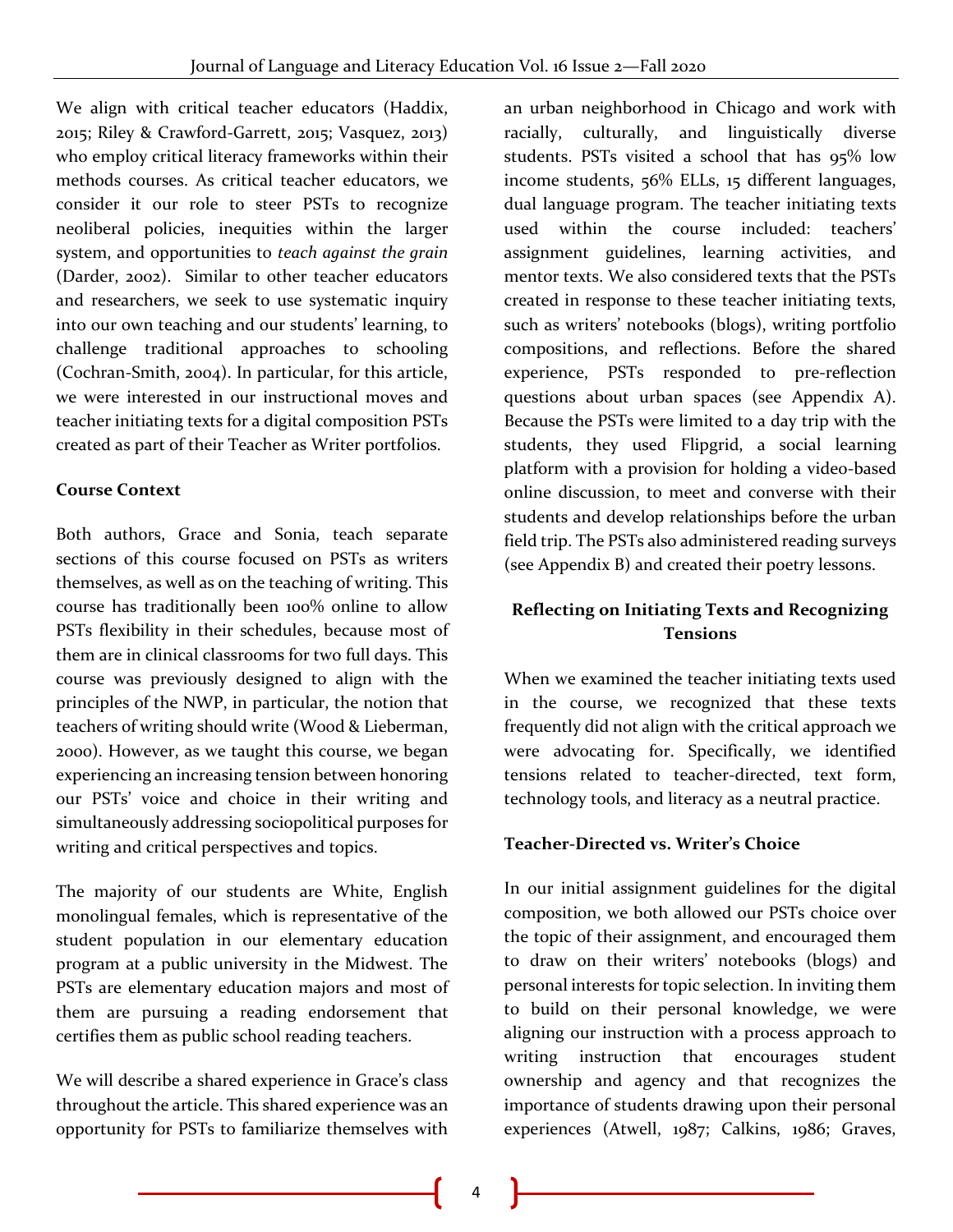1994). However, although we wanted to demonstrate that we value writers' choice and voice, we both experienced some tension when we observed our PSTs' writing topics. They typically chose to write about topics such as pets, hobbies, and interests; and rarely took on critical perspectives or wrote about sociopolitical issues. For example, topics included, *How to make chocolate chip cookies, Hogwarts,* and *How to watch Netflix* (see Appendix C).

Some PSTs did choose to create digital compositions around educational issues, such as Common Core Standards and standardized testing; however, the deep interrogation of complex and critical issues that we wanted to see rarely occurred (see Appendix D). Our initial reaction was to feel disappointed with our PSTs' work, but a closer examination of our initiating texts prompted us to reconsider our own roles in their work. Even though we engaged in the reading and

discussion of critical texts and issues with our PSTs, we did not make explicit connections to these texts and issues in our digital composition assignment guidelines. Neither did we model what a critical digital composition might look like or the processes in which one might engage while creating

such a composition. Within this context, it is unsurprising that we saw little evidence of critical issues or approaches within their work.

#### **Text Form vs. Text Function**

Our examination of our assignment guidelines and other initiating texts also revealed that the way we structured the assignment tended to privilege text form over text function. That is, PSTs were prompted through assignment guidelines to create an informative or persuasive digital composition. By sequencing this assignment shortly after the class reviewed Common Core State Standards for writing that focus on three text types - opinion/argument,

informative/explanatory, and narrative - it is possible that we were perpetuating the common classroom practice of focusing on the structure of writing rather than the purpose of writing. This focus on text types is deeply embedded in classrooms but is highly problematic because it neglects the social dimension of composing and the ways in which genre are tools for accomplishing social practices (Bazerman & Prior, 2005). Given this understanding of the way in which we presented the assignment, we realized the need to socially situate the assignment, as well as to highlight the ways in which a text's function or purpose might shape its form.

# **Technology Tools vs. Technology Social Practices**

Similarly, we identified tensions in the ways in which our initiating texts prompted PSTs to use

> technological tools, and in the ways in which our own vision of how these tools might be used for social practice shaped our assumptions. Our assignment guidelines and assessment criteria encouraged PSTs to gain technical skills (e.g., know how to add text, images, video, and voice-over); however, they did not highlight

how these digital tools might be used in nuanced and dynamic ways to convey multimodal meaning for particular social purposes. In effect, we were focusing our assignment on the "technical stuff" (the programs and technical tools), rather than the "ethos stuff" (the new conceptions of participation, production, and publication that these technical tools might afford) (Knobel & Lankshear, 2007, p. 7). In doing so, we were perpetuating rather than contesting another common classroom practice of uncritically applying technological tools.

**"Focus on text types is deeply embedded in classrooms but is highly problematic because it neglects the social dimension of composing"**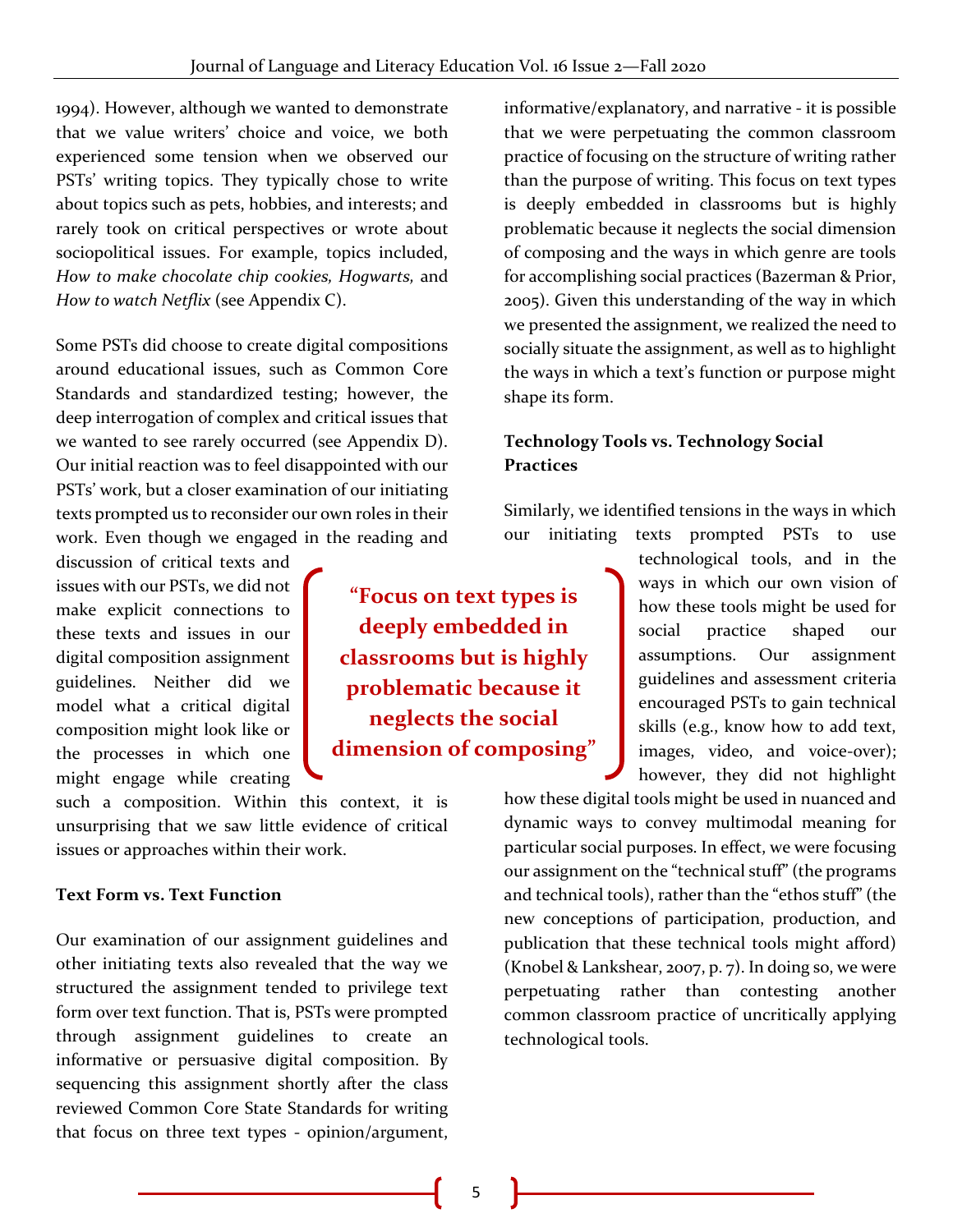#### **Literacy as Neutral vs. Literacy as Critical**

Our examination of our initiating texts also revealed that we were not highlighting literacy as a critical phenomenon, and were not facilitating connections among critical components of the course and our digital literacy assignment. For example, we were assigning texts and facilitating discussions that illuminated critical literacy; however, when it came to our digital composition assignment, we were not foregrounding the importance of critical literacy. Instead, we were falling into the common classroom practice of treating composing as an autonomous set of skills and practices separate from a social and cultural context. We each had a checklist approach to the assignment that led students to complete particular tasks or include particular components in their digital composition without interrogating why they were doing what they were doing. The concept of context was not addressed in various writing assignments.

We addressed these tensions in different ways given the structure and contexts of our own courses; however, we addressed many common issues. In particular, we considered how we might better contextualize various assignments within social practice and how we might make intentional changes to our initiating texts to better connect our assignments to tenets of critical literacy. In the following section, Grace describes the course redesign, the tensions that she faced in her teacher initiating texts, and provides example lessons used to combat these tensions. We have only focused on Grace's course redesign because of limited space.

#### **Revising Through Shared Experience**

As Grace reflected on her initiating texts (e.g., mentor texts, assignment guidelines, scoring guides), she faced tensions of following along with the traditional genres of writing (e.g., narrative, informative, persuasive) and the limited critical dialogue that was available through the various assignments. As a selflabeled critical educator, she was confronted with filling her students' containers or receptacles, as Freire's (1983) banking model suggests. After recognizing these tensions, Grace contextualized and grounded aspects of critical literacy within a shared experience. Riley and Crawford-Garrett (2015) illuminate the notion of *rereading* in which PSTs must unlearn certain schooling practices by rereading their past experiences in order to change their future trajectories as teachers. In a similar vein, Grace's PSTs learned about critical perspectives and reread their past schooling experiences. Then the PSTs participated in an urban field trip that provided a shared experience of what critical perspectives could look like. Grace redesigned the course to center on a shared experience, focus on contextualizing various assignments, and ground their perspectives on the foundations of critical literacies.

# **Contextualizing Initiating Texts within Social Practice**

Throughout the course Grace revised the initiating texts used to prepare PSTs for the urban field trip so that these texts focused on tenets of critical literacies. Grace collaborated with the National Center for Urban Redesign to plan the urban field trip in Chicago. The new initiating texts included:

> ● Two *YouTube* videos, created by a local non-profit organization, about the local community and school. These videos were posted to VideoAnt [\(https://ant.umn.edu/\)](https://ant.umn.edu/), a video annotation tool that allows users to combine web-based video with text-based annotation. Through these videos, PSTs had opportunities to engage in critical dialogue with Grace and one another. In the discussion, one PST commented, "I have lived less than an hour away from Chicago my whole life but have not explored Chicago as much as I would like to. I have been to multiple museums and stores but not just exploring the culture." Another PST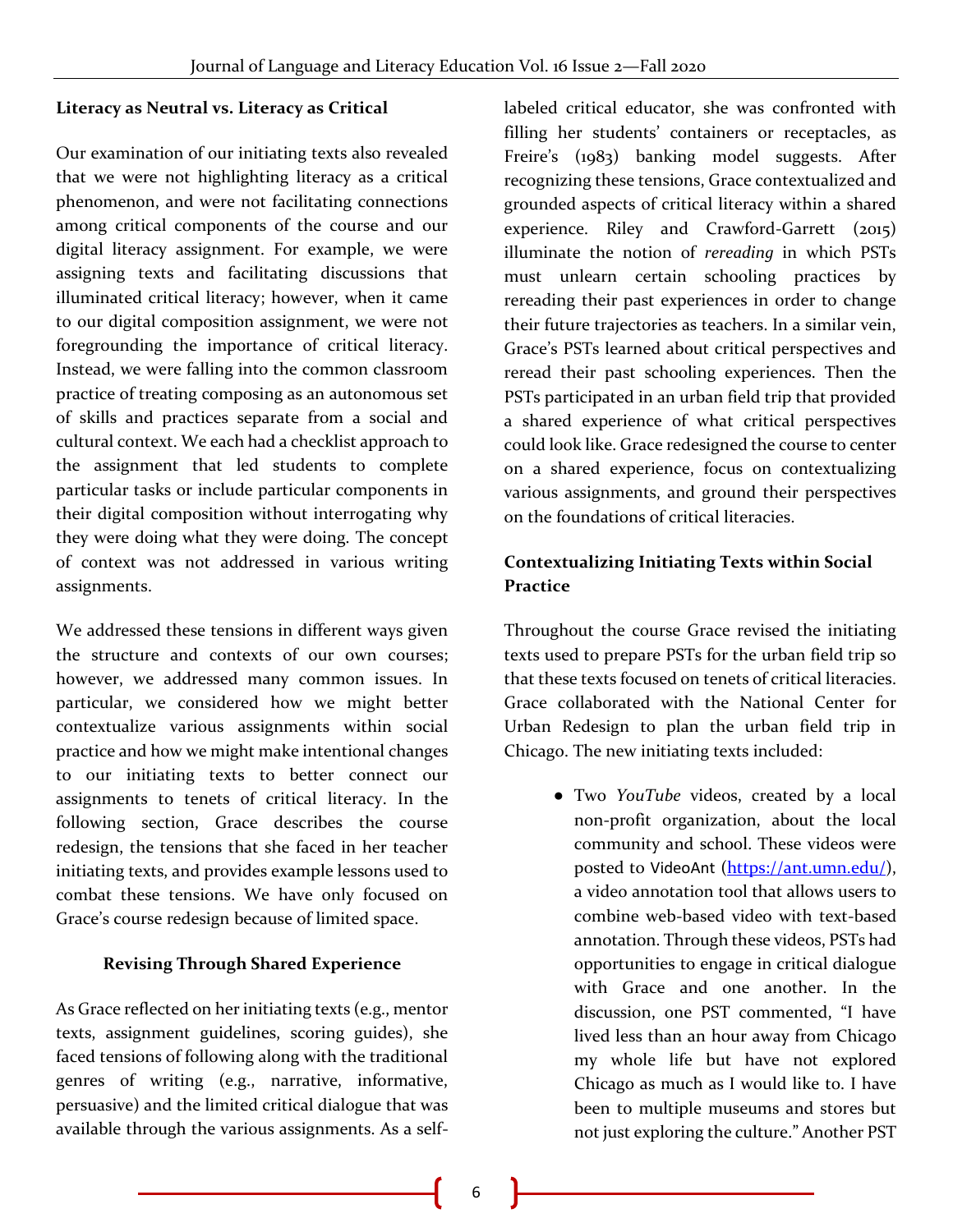responded, "I am kind of embarrassed that I have grown up visiting the city my whole life and I have never heard of this museum. I would like to visit to learn more about this event in history. The architecture is breathtaking and I think it is special that we have a sculpture that you can't find anywhere other than Cambodia."

- Two interviews conducted by Grace, one with the classroom teacher and one with the director of a local non-profit that focused on storytelling. These videos were also posted to VideoAnt. These interviews presented PSTs with potential differing views and perspectives from their own schooling experiences. They also presented an assets-based perspective of the local school and community organization. Again, PSTs had opportunities for critical dialogue and collaboration around these interviews. PSTs made comments such as, "I also had this initial assumption growing up that I wanted to go home after college and teach in the suburbs where I grew up. However, junior year of college was a turning point for me after I was able to complete my clinical [experience] at a diverse, low income school."
- A Curriculum Analysis Chart (see Appendix E). After reading about and discussing various theories and approaches to writing instruction, PSTs used the chart to facilitate critical analysis of several writing curricula.
- Poetry mentor texts, written by racially, culturally, and linguistically diverse poets. PSTs analyzed these to prepare for creating their own poetry lesson plans, which they designed for their student(s) in the school on the urban field trip.

#### **Figure 1**

*A still image that reveals a PST's response to the changing worlds exhibit.*



#### **Figure 2**

*A still image that captures a PST's response to the school's decorated hallways and stairwells*



● Grace's reflective digital storytelling video of her experience visiting the urban neighborhood and school. This video was shared using Animoto [\(https://animoto.com\)](https://animoto.com/) (a drag and drop video maker) and was discussed as a mentor text for the digital composition assignment.

7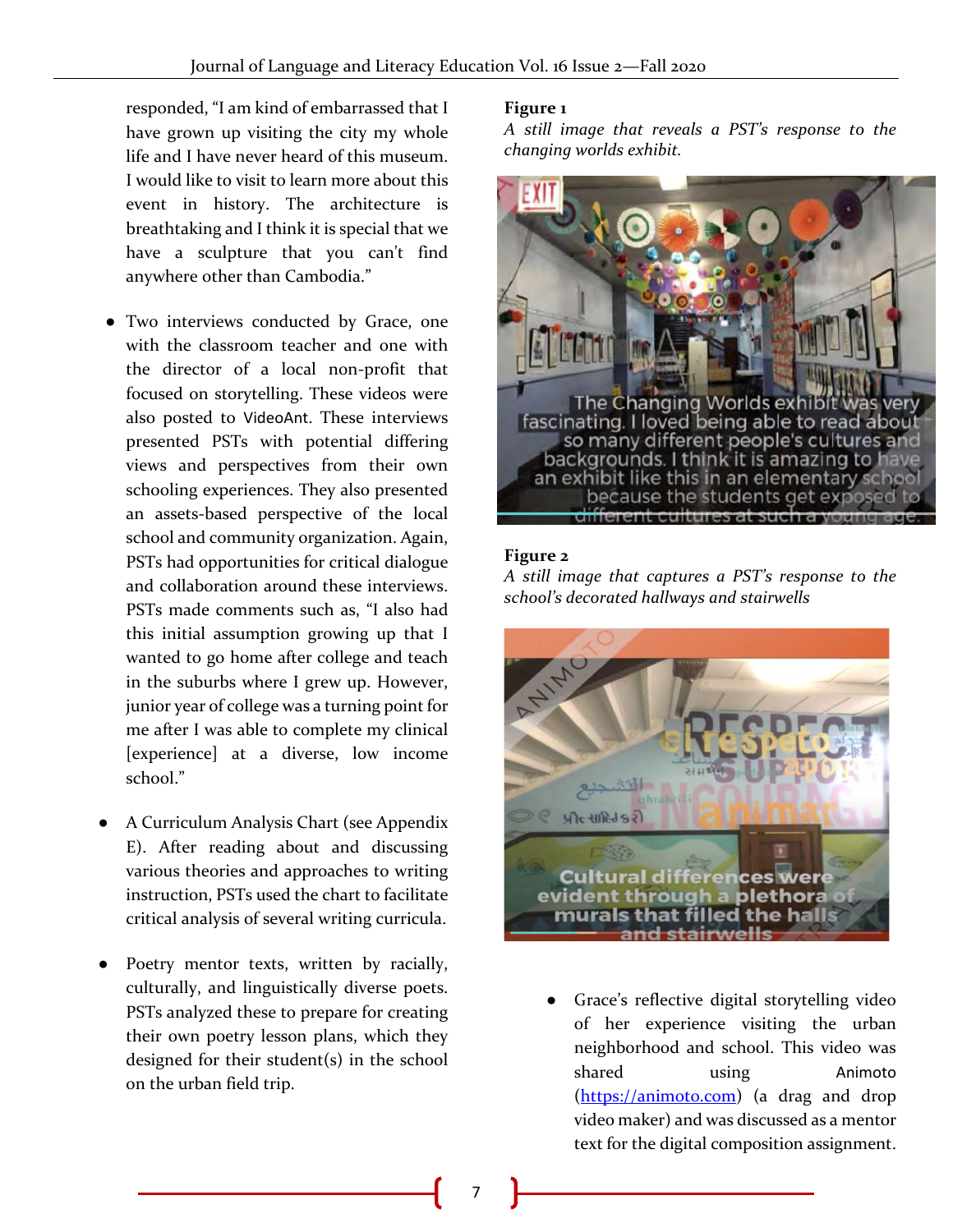During the urban field trip, PSTs taught a poetry lesson, which they designed for their student(s). A hallway in the school, *The Changing Worlds* exhibit, showcased narratives, pictures, and maps of past students and families. PSTs attended this exhibit and took notes on the various showcased students and families. Then PSTs had lunch at a local ethnic restaurant where they debriefed on engaging with their student(s), teaching their poetry lessons, and going through the exhibit. Lastly, they went to a Cambodian Museum that was located in the same Chicago community. The PSTs were exposed to historical information about the Cambodian genocide, geographical background of the neighborhood, and narratives of Cambodian survivors. Throughout the day, PSTs took pictures and videos of their urban field trip experience to document their learning and growth as educators and their understanding of teaching in this particular context.

Afterwards, PSTs responded to questions paired with their pictures, images, and videos and created a digital storytelling project (after seeing Grace's model and playing with digital tools throughout the semester). Through the revised digital composition, PSTs reflected on the urban field trip experience, their past schooling experiences, and any generalizations and stereotypes. Lastly, this digital composition was also a form of writing where PSTs investigated the tools and affordances available as they created multimodal texts. They documented their journey on the urban field trip and created a multimodal presentation of their experience layering it with sound, narration, images, videos, and text. In order for the identity of the PSTs, school, and community to remain anonymous, Grace has included still shots of the digital storytelling videos.

One PST wrote,

Overall, I really liked this trip and I learned a lot about the Cambodian culture as well as the diversity within the Chicago school district. I

thought it was a great opportunity to be exposed to diversity that I have not gotten to witness growing up, and I would love to take another trip back here and even go to other Chicago public schools.

Another PST shared,

I learned a lot at the Cambodian Museum. I was not sure what to expect going in, but I am so glad that we went. I have never heard of any of the information that we learned about there. It left me wondering why we do not learn about this in our history classes.

Through these various experiences in a localized particular context, the PSTs had a shared experience that was contextualized and grounded in aspects of critical literacy. They also gained a diverse and deep perspective of a specific school and urban neighborhood.

# **Figure 3**

*Two still images from a PST's video regarding the importance of storytelling*

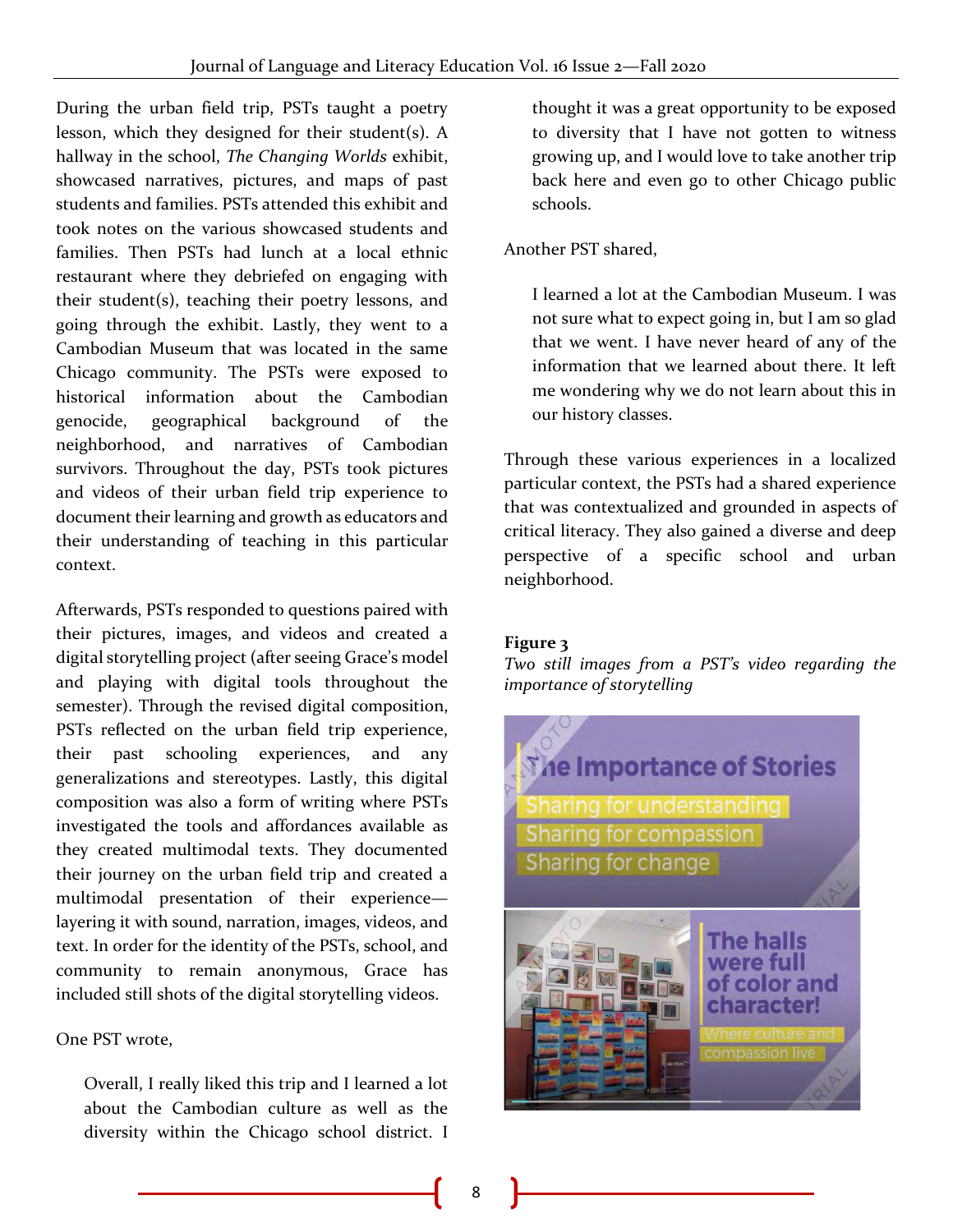#### **Final Thoughts**

Teaching critical literacies goes beyond implementing best practices and using step-by-step approaches and strategies to achieve the intended goal. Through this inquiry we emphasize that teacher education programs cannot be "one-size-fits-all" factories where the culture of standardization pays little attention to the backgrounds, histories, and experiences of PSTs, children, and communities involved (Haddix, 2015). Instead, teacher education requires complex and disruptive work. This work cannot occur without careful examination of our own practice — and the ways in which teacher educators may unknowingly perpetuate ideologies that they seek to counter.

In particular, through our ongoing journey, we are reminded of the importance of creating a safe space in which tensions can be revealed, examined, and negotiated. Not only do we need to become comfortable with the uncomfortable, we must also find ways for our future educators to do the same, and for them to give this gift to their future students. This endeavor is a challenge, particularly given that the

majority of our PSTs have been educated in an era of standardization.

We recognize the process of making intentional shifts in our instruction as contextual, dynamic, and ongoing. As critical teacher educators of writing, we are continually working toward embodying the critical content and writing workshop components that we advocate our PSTs to take on. We choose to end with lingering questions that critical teacher educators (ourselves included) may ask while engaging in the iterative process of learning and growing through practice:

- 1. How might teacher educators continually investigate their own biases, positionalities, and privileges within the complex backdrop of broader society?
- 2. How might teacher educators negotiate the tensions with revising teacher initiating texts and re-enacting instructional practices?
- 3. How might teacher educators cultivate a safe space where relationships are developing in order to feel comfortable delving into uncomfortable conversations?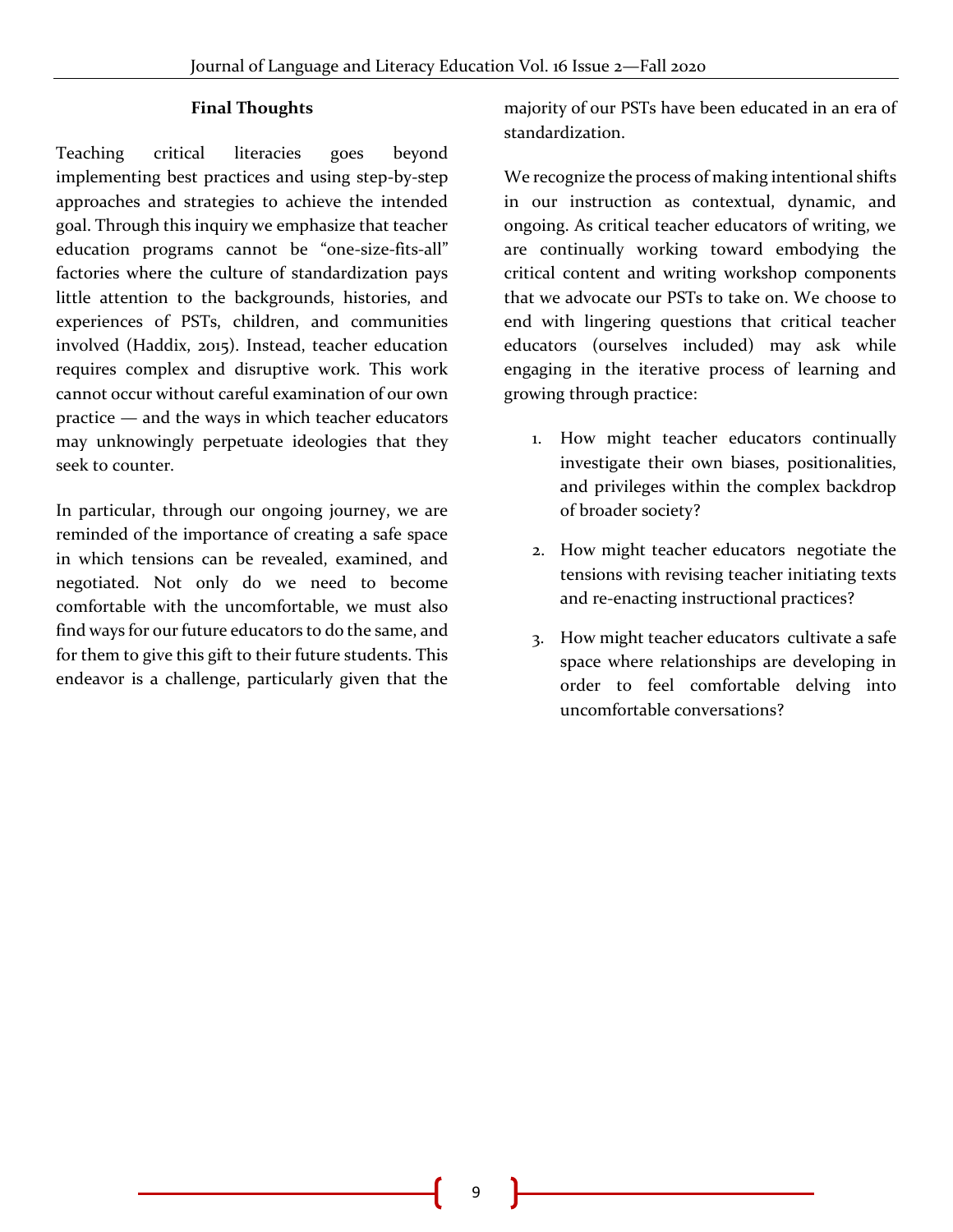#### **References**

- Atwell, N. (1987). *In the middle: Writing, reading, and learning with adolescents*. Heinemann.
- Bomer, R. (2017). What would it mean for English Language Arts to become more culturally responsive and sustaining? *Voices from the Middle*, *24*(3), 11-15.
- Bomer, R., Land, C. L., Rubin, J. C., & Van Dike, L. M. (2019). Constructs of teaching writing in research about literacy teacher education. *Journal of Literacy Research*, *51*(2), 196-213.
- Boscolo, P. (2008). Writing in primary school. In C. Bazerman (Ed.), *Handbook of research on writing: History, society, school, individual, text* (pp. 293-309). Erlbaum.
- Brooks, G. (2007). Teachers as readers and writers and as teachers of reading and writing. *The Journal of Educational Research, 100*(3), 177-191.
- Calkins, L. (1986). *The art of teaching writing*. Heinemann.
- Cochran-Smith, M. (2004). *Walking the road: Race, diversity, and social justice in teacher education*. Teachers College Press.
- Darder, A. (2002) *Reinventing Paulo Freire: A pedagogy of love.* Westview Press.
- Delpit, L. (1995). *Other people's children: Cultural conflict in the classroom*. The New Press.
- Fletcher, R., & Portalupi, J. (2001). *Writing workshop: The essential guide*. Heinemann.
- Flint, A. S., & Laman, T. T. (2012). Where poems hide: Finding reflective, critical spaces inside writing workshop. *Theory Into Practice,* 51(1), 12-19.
- Freire, P. (1993). *Pedagogy of the oppressed: New Revised 20th Anniversary Edition*. Continuum.
- Freire, P., & Macedo, D. (1987). *Literacy: Reading the word and the world*. Bergin & Garvey.
- Genishi, C., & Dyson, A. (2009). *Children, language, and literacy*: *Diverse learners in diverse times.* Teachers' College Press.
- Graves, D. H. (1983). *Writing: Teachers and children at work*. Heinemann.
- Graves, D. H. (1994). *A fresh look at writing.* Heinemann.
- Haddix, M. (2015). Preparing community-engaged teachers. *Theory Into Practice*, *54*(1), 63-70.
- Heffernan, L. (2004). *Critical literacy and writer's workshop: Bringing purpose and passion to student writing*. International Reading Association.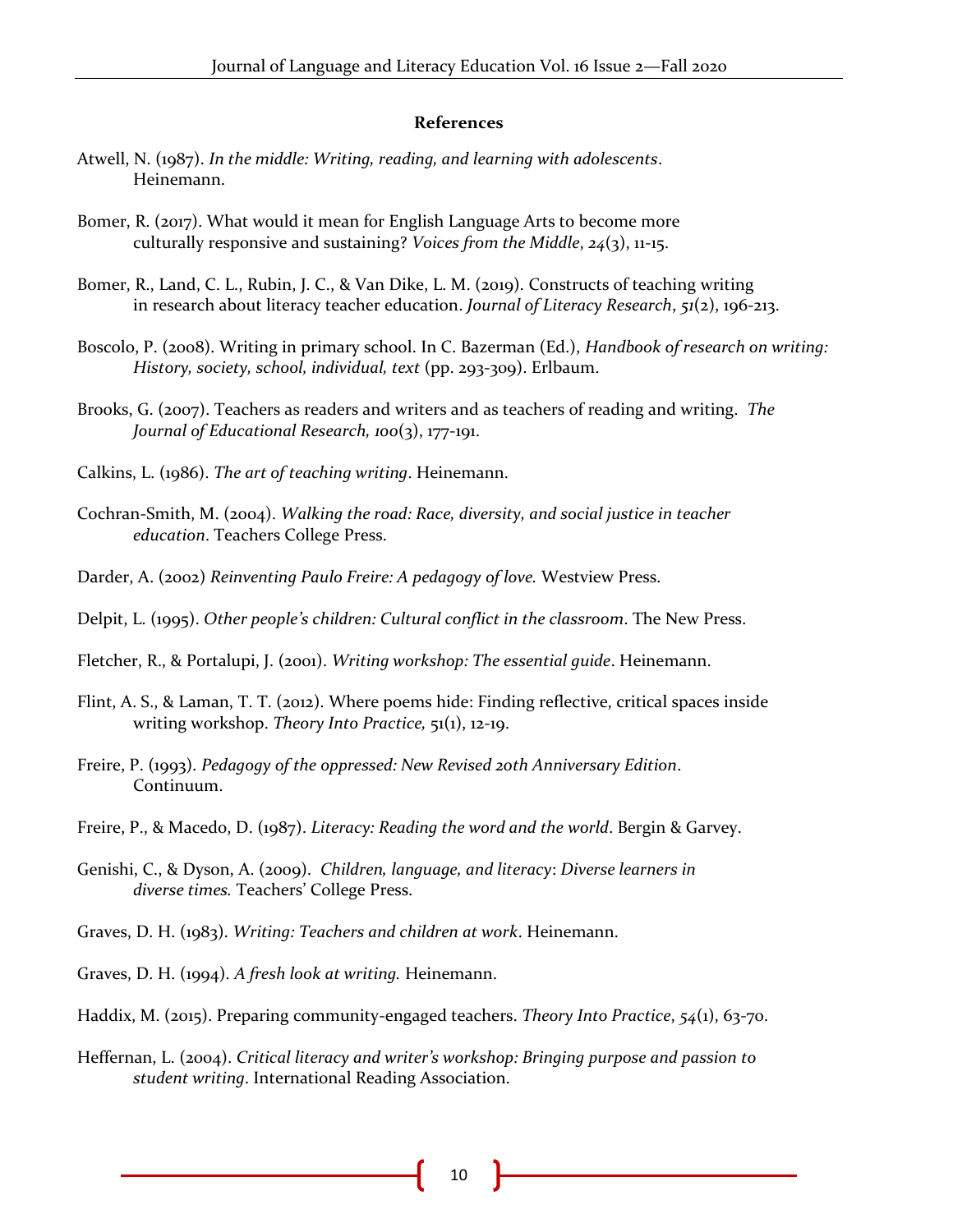Kang, G. Y. (2016). Advocacy for autonomy: Complicating the use of scripted curriculum in unscripted spaces. *Language Arts Journal of Michigan*, *32*(1) 43-50.

Knobel, M., & Lankshear, C. (Eds.). (2007). *A new literacies sampler*. Peter Lang.

- Luke, A., & Freebody, P. (1997). Shaping the social practices of reading. In S. Muspratt, A. Luke, & P. Freebody (Eds.), *Constructing critical literacies* (pp. 185-225). Hampton.
- McCarthey, S. J., & Ro, E. (2011). Approaches to writing instruction. *Pedagogies: An International Journal, 6*(4), 273-295.
- Moll, L. C., Amanti, C., Neff, D., & Gonzalez, N. (1992). Funds of knowledge for teaching: Using a qualitative approach to connect homes and classrooms. *Theory Into Practice, 31*(2), 132-141.
- Pollington, M. F., Wilcox, B., & Morrison, T. G. (2001). Self-perception in writing: The effects of writing workshop and traditional instruction on intermediate grade students. *Reading Psychology*, *22*(4), 249-265.
- Prior, P. A. (1998). *Writing/disciplinarity: A sociohistoric account of literate activity in the academy*. Erlbaum.
- Prior, P. A. (2004). Tracing process: How texts come into being. In C. Bazerman & P. Prior (Eds.), *What writing does and how it does it: An introduction to analyzing texts and textual practices.*  (pp 167-200). Erlbaum.
- Riley, K., & Crawford-Garrett, K. (2015). Reading the world while learning to teach: Critical perspectives on literacy methods. *Teacher Education Quarterly*, *42*(3) 59-79.
- Street, B. (2000). Literacy events and literacy practices: Theory and practice in the New Literacy Studies. In M. Martin-Jones, & K. Jones (Eds.), *Multilingual literacies: Comparative perspectives on research and practice (pp. 17-30). John Benjamins.*
- Vasquez, V. (2013). Living and learning critical literacy in the university classroom. In C. Kosnik, J. Rowsell, P. Williamson, R. Simon, & C. Beck (Eds.), *Literacy teacher educators: Preparing teachers for a changing world* (pp. 79-92). Sense.
- Winn, M. T., & Johnson, L. P. (2011). *Writing instruction in the culturally relevant classroom*. National Council of Teachers of English.
- Wood, D. R., & Lieberman, A. (2000). Teachers as authors: The National Writing Project's approach to professional development. *International Journal of Leadership in Education*, *3*(3), 255-273.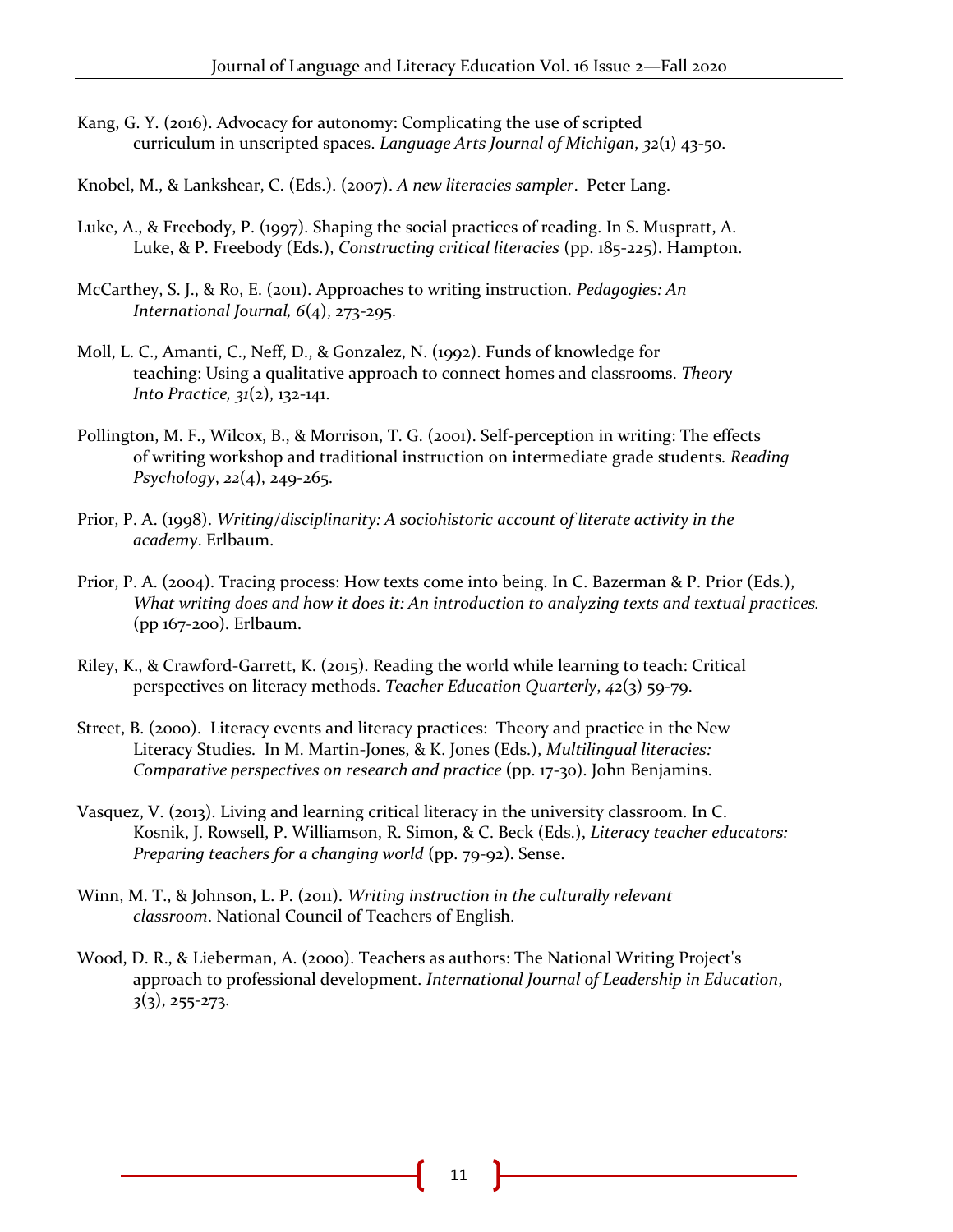# **Appendix A Pre and Post Reflective Questions**

# **Pre-reflective questions**

What feelings come up for you when you think about urban? What do you visualize?

Would you consider teaching in an urban space? Why or why not?

What do you know or have heard about Chicago Public Schools?

What do you know about working with diverse student populations?

# **Post-reflective questions**

What did you learn about your student(s) from meeting them in person?

What did you learn about the community or school during your time in Chicago?

Did your opinion change on whether you would consider teaching in Chicago? Why or why not?

Did you confront any stereotypes or combat your own initial assumptions you may have had throughout the day?

What else would you have liked to see or experience?

Has your thinking changed as a result of this new experience? If so, how has it changed?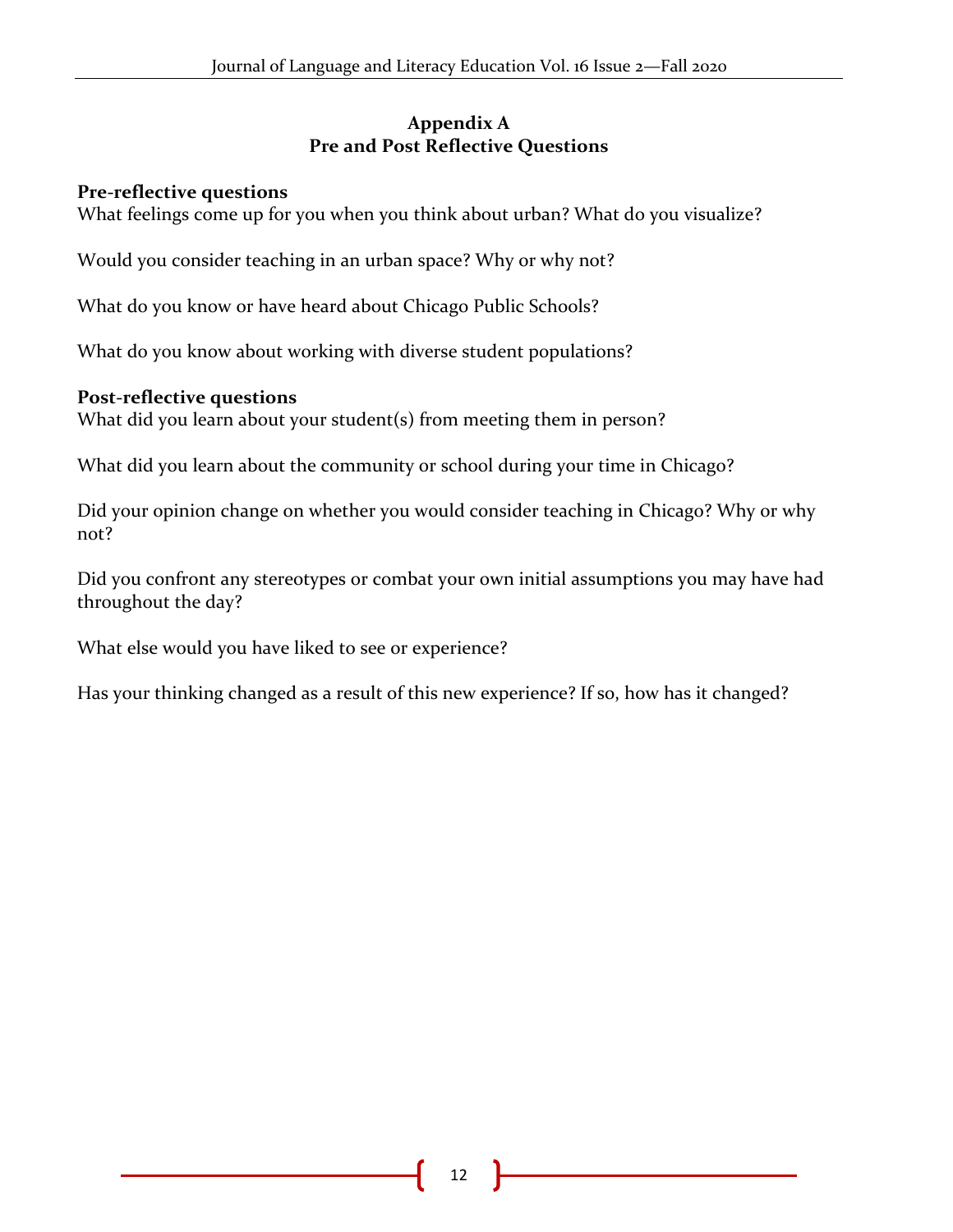# **Appendix B**

# **Reading Surveys**

| 1. Do you enjoy reading books? (Yes)<br><b>No</b>           |  |  |  |  |  |
|-------------------------------------------------------------|--|--|--|--|--|
| 2. Do you enjoy writing stories? Yes<br>No                  |  |  |  |  |  |
| 3. What kinds of books do you like to read?                 |  |  |  |  |  |
| Adventure<br>Mystery Fantasy Family<br>Humor Sports         |  |  |  |  |  |
| Science Non-fiction How To Books<br>Biography               |  |  |  |  |  |
| 4. What is your favorite book?                              |  |  |  |  |  |
| 5. What are your favorite TV shows or movies?               |  |  |  |  |  |
| 6. Do you like it when your teacher reads to you? Yes<br>No |  |  |  |  |  |
| 7. Draw a picture of anything that you like:                |  |  |  |  |  |
| $B_{\mathcal{D}}$<br>G                                      |  |  |  |  |  |
|                                                             |  |  |  |  |  |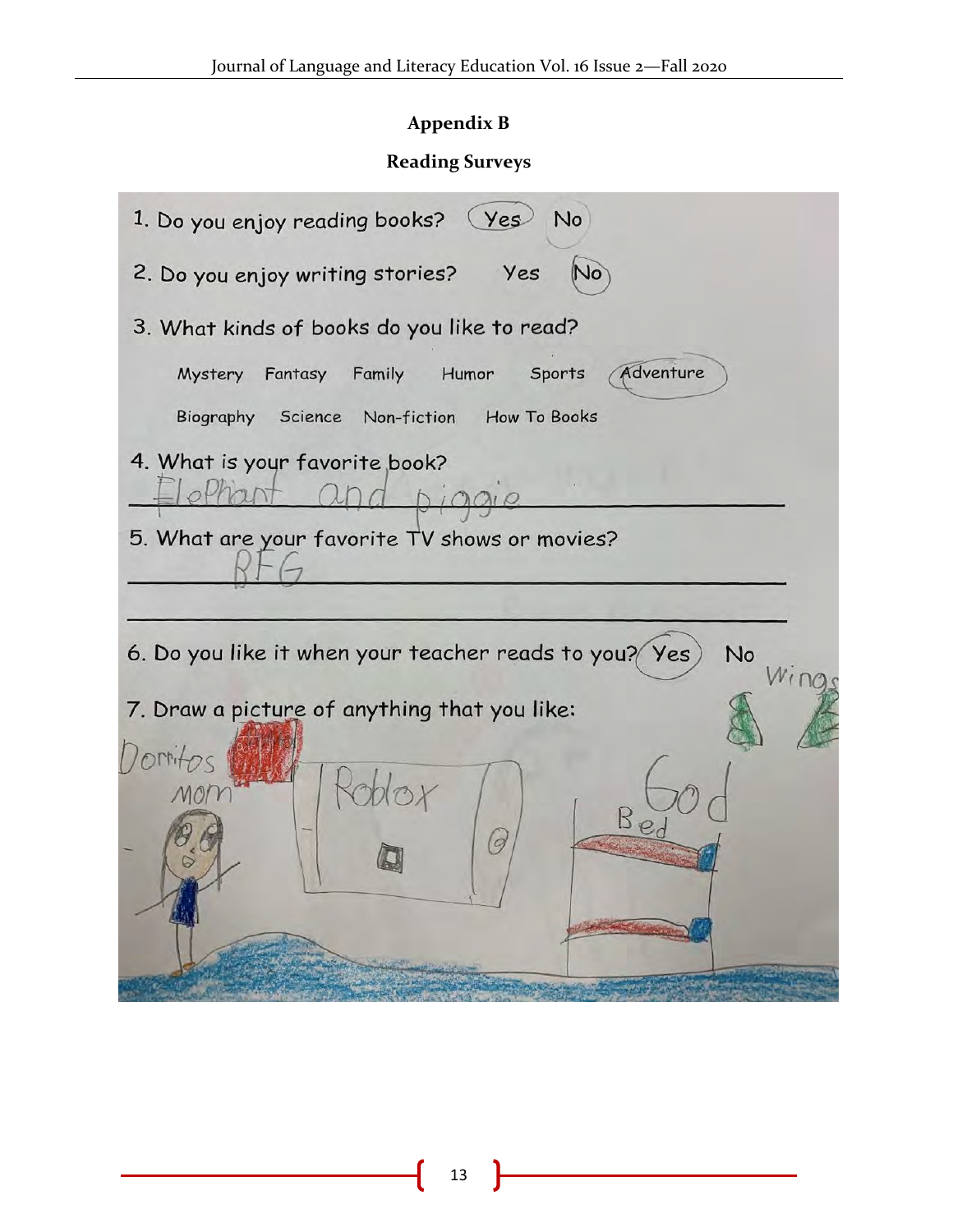# **Appendix C**

# **Excerpt of PST's writing (before the course redesign)**

#### How to make the perfect chocolate chip cookies

It's that time of year again, the nonstop stress of group projects, papers, and the constant cycle of reading textbooks. It seems like everything is due at the same time, but there is too little of it. As you are sitting in your room working on that paper that is due the next day, what is the best way to take a break? Make the perfect chocolate chip cookies in less than 20 minutes! It is said that eating chocolate can make you happy, and put you in a positive mood. In my personal opinion, nothing is better than the contentment that eating fresh baked cookies while doing homework brings! Let's get started.

First things first, make sure that we have all the ingredients to make the cookies. Next, we need a 13 x 9 pan and non-stick spray so our cookies can bake in the oven. You may have to run to grocery store to get a few ingredients in order to successfully make your cookies. Next, you need the other ingredients, 2 1/4 cups all-purpose flour, 1 teaspoon baking soda, 1 teaspoon salt, 1 cup (2 sticks) butter, softened 3/4 cup granulated sugar, 3/4 cup packed brown sugar, 1 teaspoon vanilla extract, and 2 large eggs. Most of these ingredients are fairly inexpensive, which is awesome for any college student on a budget.

After we get home from the grocery store, we need to set the oven to 375 degrees to get the perfect cookies. First, grab 1 cup of butter (which is about 2 sticks) and put it in a larger bowl. Place the butter in the microwave for about 20 seconds to soften it. We will then beat the butter, granulated sugar, brown sugar and vanilla extract in large mixer bowl until creamy. Add eggs, one at a time, beating well after each addition. Then in a separate bowl, we will combine flour, baking soda, and salt. With the other larger bowl, we will gradually beat in the flour mixture. Don't forget to stir in your most important ingredient - the chocolate chips! Lastly, we will scoop the mixture onto the pan.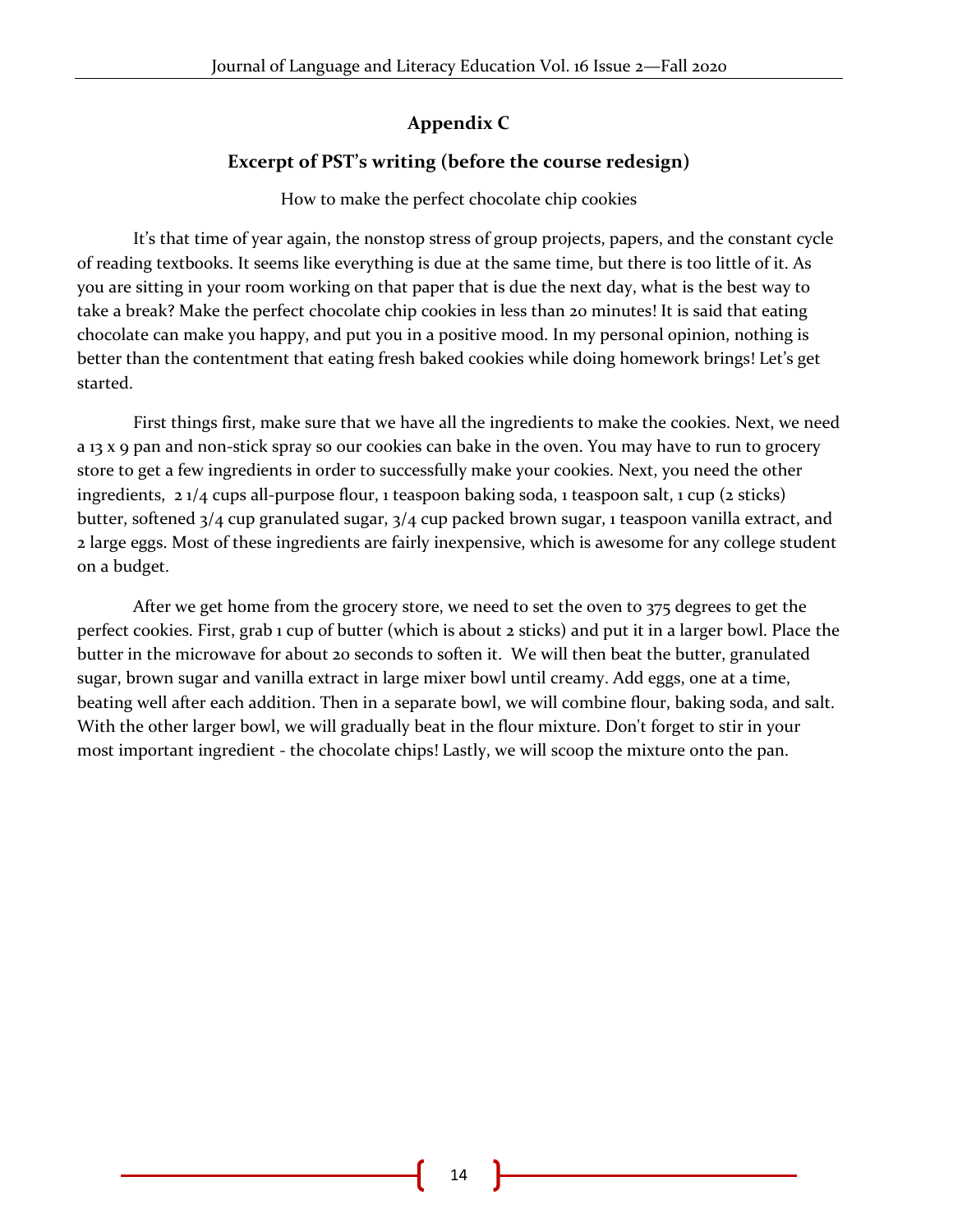# **Appendix D**

# **Excerpt of PST's writing (before the course redesign)**

Standardized Testing: Is it the best form of assessment?

As we prepare to become teachers, we are inevitably put in a spot where we are expected to fulfill the ideas of the No Child Left Behind Act. When it comes to teaching, standardized tests are being used to measure student learning, achievement gaps, and the quality of both the school and the teacher. Not only this, but they are also used to determine graduation, disabilities, and can often lead to many misdiagnosis. Unfortunately, as time goes on it seems that standardized tests are continually getting misused and only some are starting to notice. When I think back to regularly taking standardized tests in elementary school, I remember that I was typically in the mindset of "I will do my best today, even though I know it doesn't matter" or "This is a waste of my time and I just want to get done so I'll finish quickly". As beginning teachers, I think that we need to be reminded that standardized testing isn't the only thing that matters. There are more important things to focus on such as the effects it has on our students, and the time that it takes to prepare for standardized tests.

 To a certain point, everyone pays attention in class. Students takes notes, read the chapters, and take extra time to study at home; yet, when a test is sat in front of them it's like they have never seen the information before. Although many do not think it's real, this is something that is called test anxiety. Test anxiety is often in the form of physical symptoms like nausea, headache, or a rapid heartbeat. However, it can be shown in other ways such as emotional or cognitive symptoms. It often starts because of things like the fear of failure, lack of preparation, or previous poor test history. If you're one like me that suffers from test anxiety, then it makes sense to say that tests are not reliable.